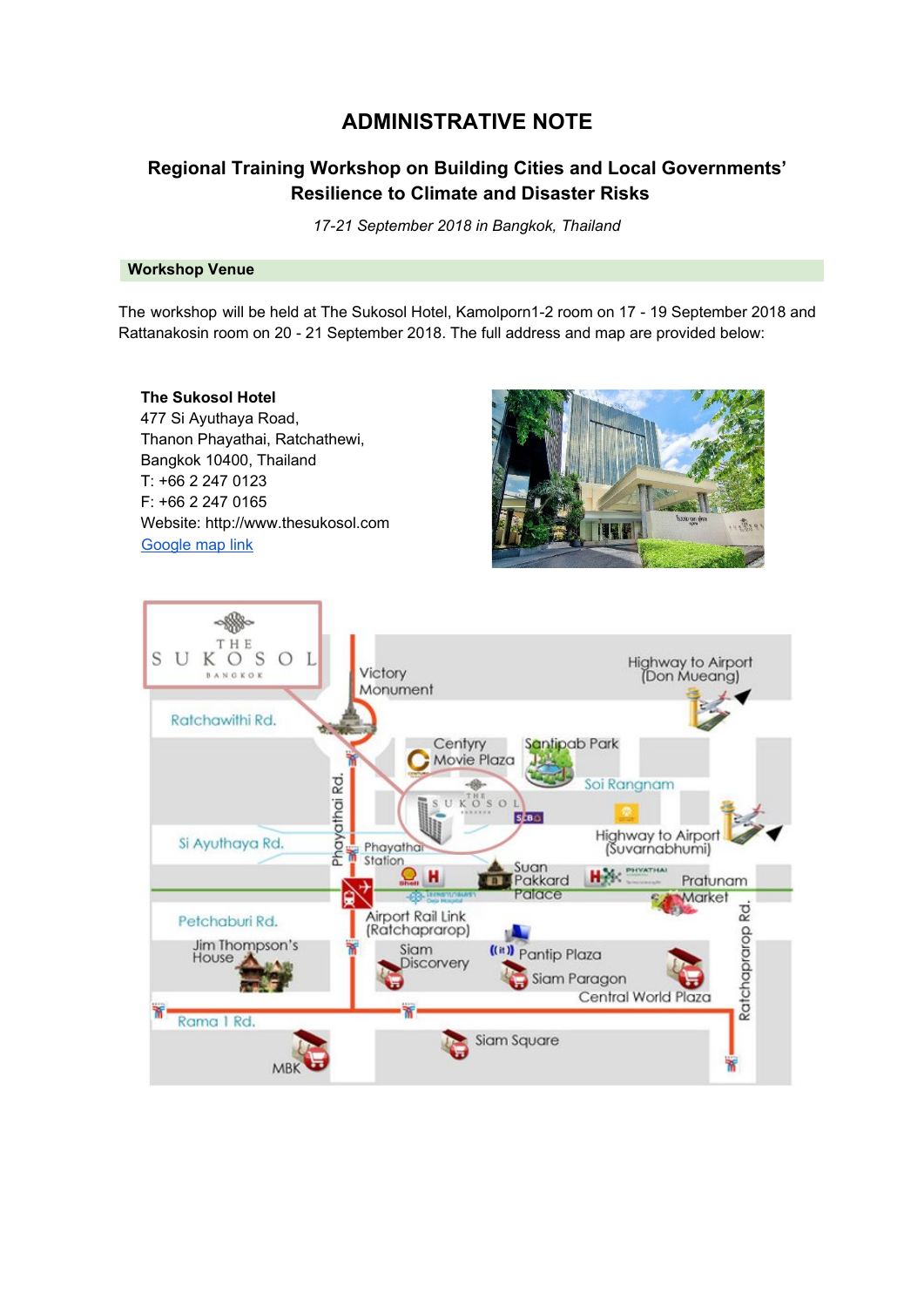#### **Travel Arrangements**

The Regional Resource Centre for Asia and the Pacific (RRC.AP) is the institute within the Asian Institute of Technology (AIT) responsible for the organization of this event. AIT RRC.AP will provide round trip air ticket by the most direct route **in economy class only**, and daily subsistence allowance (DSA) to cover expenses of the sponsored participants. AIT RRC.AP will contact the sponsored participants directly to coordinate these travel arrangements.

Sponsored participants should **not** purchase their own ticket. **The request of reimbursement of air ticket purchased by sponsored participants is not permissible under AIT RRC.AP rules.**

After the ticket is issued, participants should contact directly the airline or the travel agent if they wish to request any changes. This will be considered as a **personal request**, and the participants will be responsible for covering form their own funds any additional cost due to changes made.

#### **Accommodation**

Payment for room accommodation on the nights of 16 – 21 September 2018 (6 nights) at the Sukosol Hotel will be covered by AIT RRC.AP, and paid directly to the hotel. Daily breakfast and free Wifi are also included.

Other extra expenses shall be covered by participants upon check-out. Check-in time is 14:00 and check-out is 12:00 noon.

Early check in is subject to room availability. Expenses will not be covered for participants who wish to stay before or beyond the official workshop period.

#### **Visa for Thailand**

Please check with the Royal Thai Embassy in your country for specific visa requirements. Note that passport holders of ASEAN member countries can enter Thailand without visa.

If you require a visa to enter Thailand, please inform **Ms. Lucksika Sabannga** as soon as possible so supporting documents can be provided for your visa application. Note that this should be done at the earliest opportunity.

All participants are required to submit a receipt of visa fee for reimbursement. Please ensure your passport is valid for at least 6 month for entry to Thailand.

#### **Daily Subsistence Allowance and Refunds**

The sponsored participants will receive a total of USD 50 per day as daily subsistence allowance (DSA) which excludes airport transfer costs. The DSA will be provided in Thai Baht to cover *meals that are not provided during the training, and other incidental travel costs.*

Please bring a copy of your passport, your boarding pass and any official receipts (e.g. visa fee) for reimbursement to Ms. Lucksika Sabannga at the registration desk after the session ends on 17 September 2018. Any reimbursement beyond expenses indicated above should be covered by participants.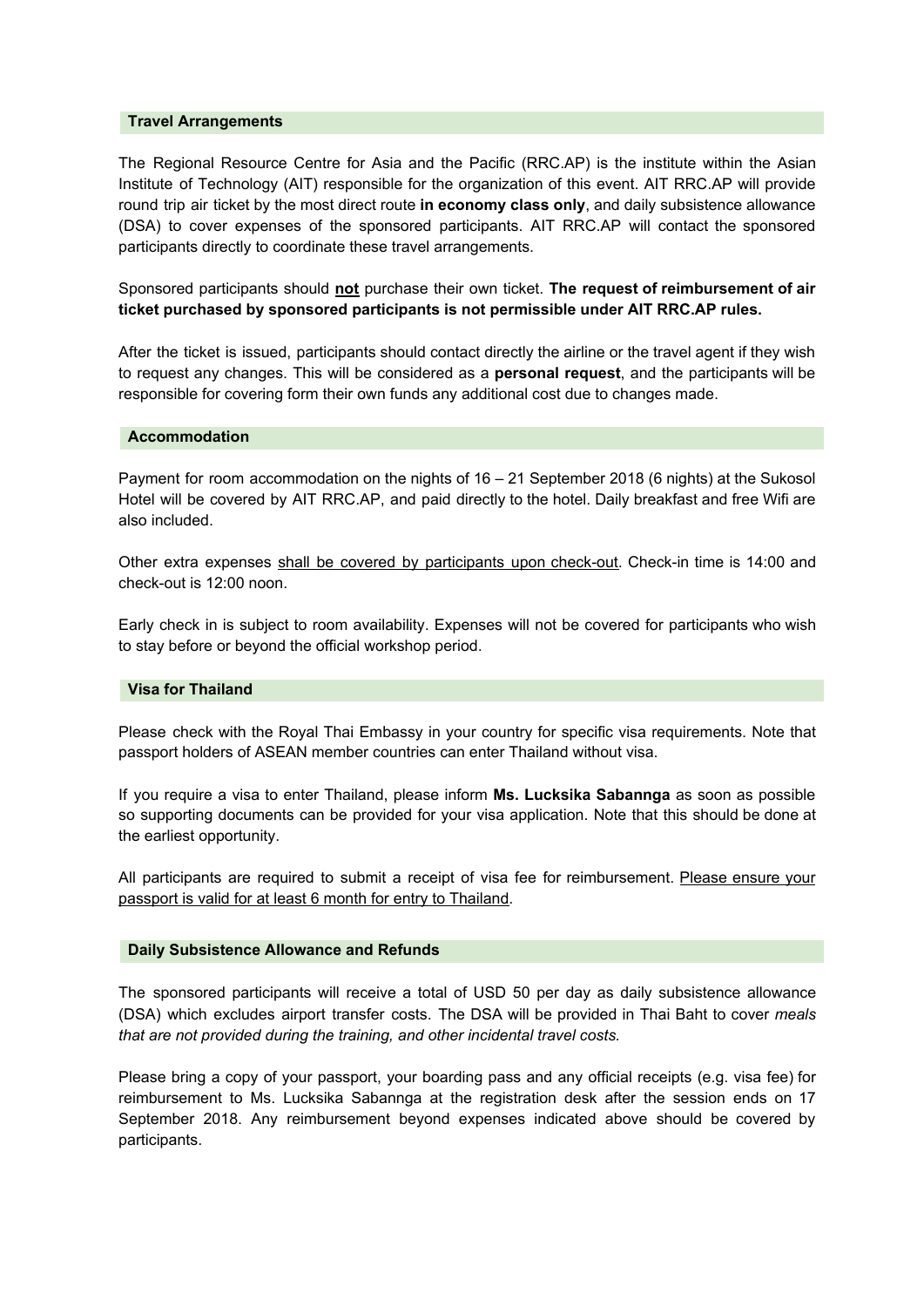#### **Transportation Guidance**

## **From the Airport to the Hotel:**

From the airport, we advise that you take the **Airport Link train,** located at the **basement level**, to **Phayathai Station.** You can buy tickets using the automated (in English) ticket machines or ticket booth. Use **Exit 4** to walk to the hotel from Phayathai Station.

## **Getting around Bangkok:**

There are two routes, the Sukhumvit Line and Silom Line, which cover much of central city and its many commercial, residential and tourist areas. Trains run daily between 06:00 and 24:00 with frequent services, about every 5 minutes. From Phayathai Station you can easily change to the Silom Line at Siam Station.

### **Taxi:**

Bangkok's thousands of brightly coloured taxis are a good way to travel in the city, depending on traffic conditions. The meter charge is 35 Baht for the first 2km, then 4.50 Baht for each of the next 1km. All taxis have meters installed and drivers are supposed to use these, however sometimes this doesn't happen. Make sure to ask the driver to use the meter before accepting a taxi. You can also ask the hotel for assistance. Hotel porters in the main lobby will be happy to arrange a taxi for you.

### **Green Meeting Guidelines**

We are happy to announce some efforts that we are undertaking in order to reduce the environmental footprint of our upcoming training programme:

- We have chosen a **venue location** that is close to public transport, and ensured that accommodation is provided within walking distance of the training facilities in order to reduce transportation needs
- We have chosen a venue location that has **energy-efficiency** and **water-saving** measures in place
- We have decorated the event using **reusable or recyclable signage and materials**, and will minimize the use of disposable items during the event
- We will provide food and beverages **using recyclable or reusable serviceware.** Did you know roughly 8 million tons of plastic is dumped into the world's oceans every year, and nearly 60% of this waste comes from just five countries: China, Indonesia, the Philippines, Thailand and Vietnam. Let's foster positive change and lead by example!
- We will **avoid single packaged items** and have **recycling facilities in place** at all times in order to minimize waste
- We will provide **water stations** instead of distributing bottled water
- We will source food, goods and services from **local providers** whenever possible
- We will offer **mostly vegetarian food** to avoid the footprint derived from meat production. Livestock farming contributes 18% of human produced greenhouse gas emissions worldwide; this is more than all direct emissions from ships, planes, trucks, cars and all other transport put together!
- We won't distribute paper documents during events; rather, we will **provide all training materials and resources online in order to minimize printing**
- We will not provide take away items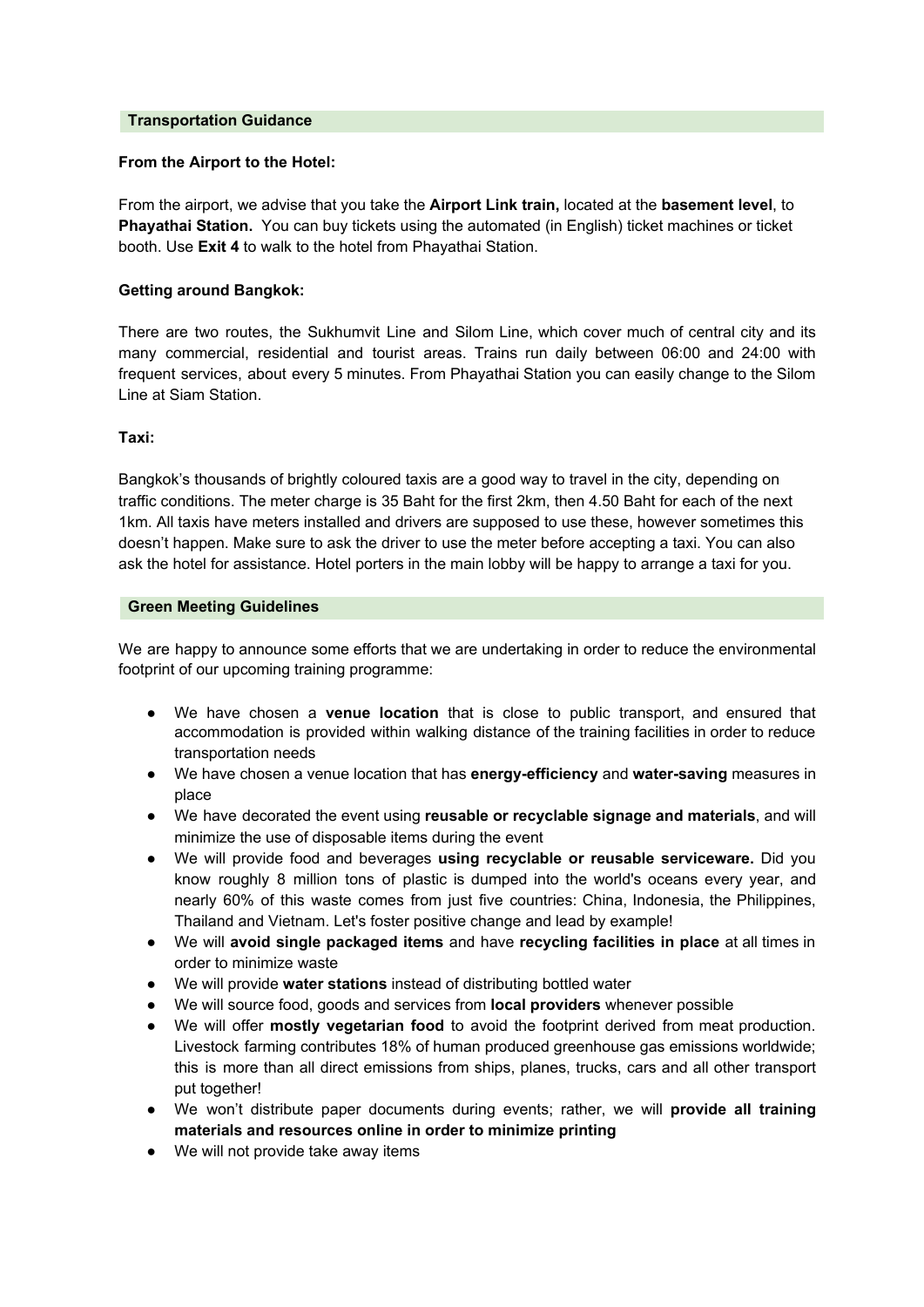How can you contribute? We invite you to join our efforts by:

- **Using the public transport** when arriving from the airport and during the rest of your time in Bangkok
- Avoiding **unnecessary use of electricity or water** in the hotel rooms
- **Not buying plastic**, disposable, or single packaged items
- Using the **recycling** facilities and water stations
- Choosing **vegetarian food** options
- Bringing your computer to the training programme in order to **avoid printing materials**

Thank you for embracing a green meeting spirit!

## **Currency, Wifi, Attire, and Electricity in Thailand**

## **Currency:**

Thai Baht is the local currency in Thailand. Major credit cards are commonly accepted in establishments. There are also ATMs around the city that accept credit and debit cards.

## **Attire:**

Comfortable business casual attire is recommended. The weather in Bangkok is usually warm and humid. Learn more about Bangkok's weather, [here](https://www.tmd.go.th/en/province.php?id=37).

### **Laptops and Connectivity:**

We highly suggest participants to bring their own laptops to the training programme, since we won't provide printed material. Internet connection will be available in the training venue as well as in the hotel rooms.

## **Electricity in Thailand:**

The power system in Thailand runs on 220V and the plug types used are either type A, type B, or type C. Hybrid sockets that accepts a combination of the above plug types are also common. Nevertheless, participants are encouraged to bring their own universal adapters if uncertain about the plug types.



**Hybrid Sockets**